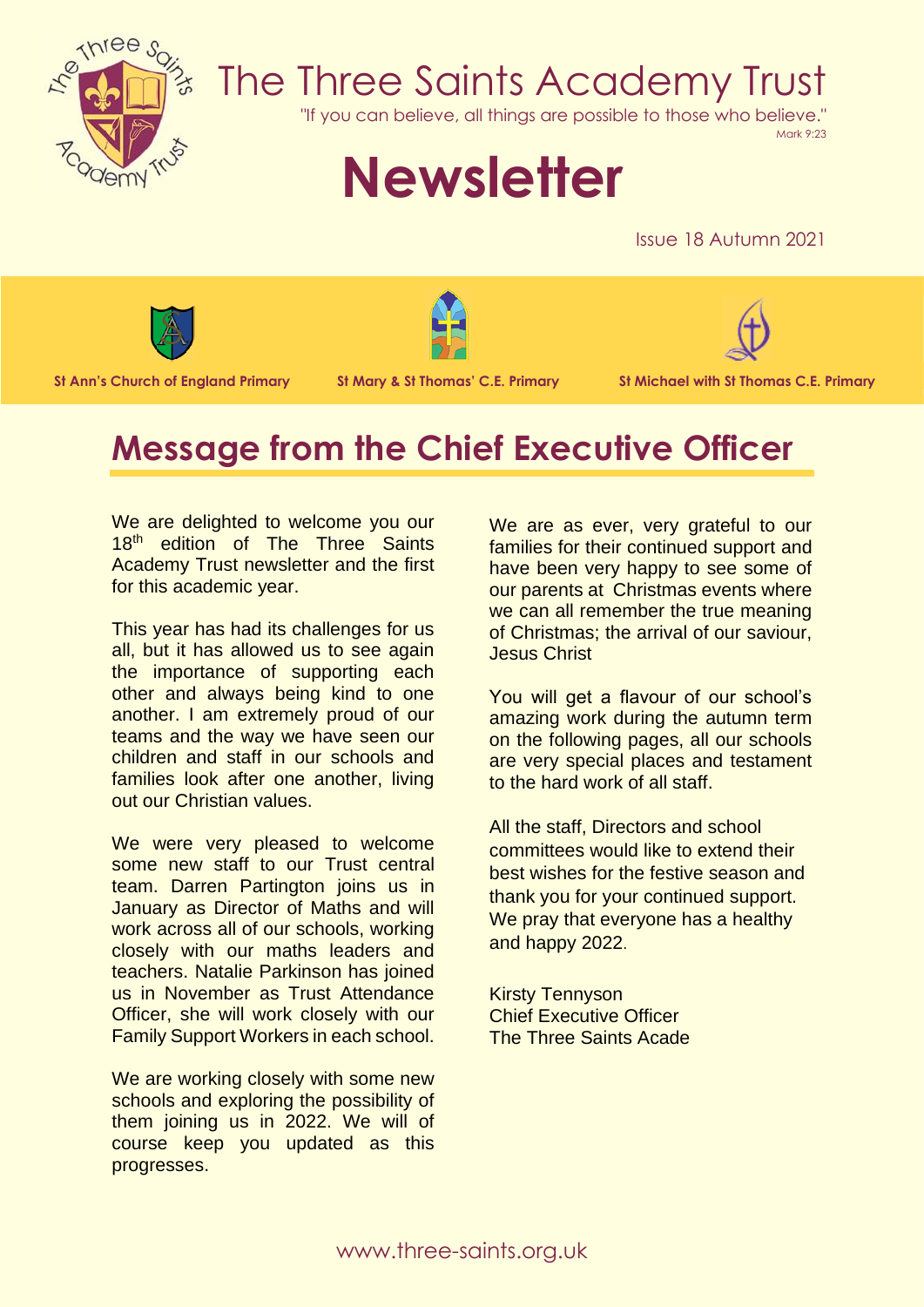

### **News from St Mary & St Thomas**  *Believe, Achieve, Shine*



Mary and St Thomas and it has been truly wonderful to witness children so enthusiastic, passionate and eager to learn. Y4 began their brass lessons with St Helens' Music service, which our pupils always thoroughly enjoy; Y1 have adapted so well to life in KS1 and have loved working scientifically as well as being creative in their learning journey; Y2, 5 and 6 have wowed us with their Lunar work on The Victorians, Ancient Rome and Ancient Egypt. And it has all been done with a smile... actually, many







### **CHRISTMAS JUMPER DAY**

One of our favourite days in the school calendar is Christmas Jumper Day! On this day at SMST, children and staff share Christmas dinner together and spend time reflecting on the true meaning of Christmas, giving thanks to God for the gift of his son. It's also a great opportunity to sing a long to some of our favourite festive tunes – pure joy for all!

#### **WORSHIP TEAM**

This term, our newly elected Worship Team have had the honour of being part of Wednesday Eucharist at St Thomas' church with Father Harry each week. The children made us so unbelievably proud as they grew in confidence and understanding, partaking in this act of worship together and playing an integral part in the service itself. Members of the congregation on many occasions commented on the exemplary behaviour of our pupils, and were moved by the presence of the children in their church family. A number of the pupils also attended a very special Sunday Christmas

service together as a team.



**FIRST STEPS**

It has been lovely to see our toddler group grow from strength to strength this term – and what a lovely setting we have for it at St Thomas' Church! Another huge thank you to Father Harry and his team for their hospitality and kindess each week. Families have enjoyed playing, singing and listening to stories together.

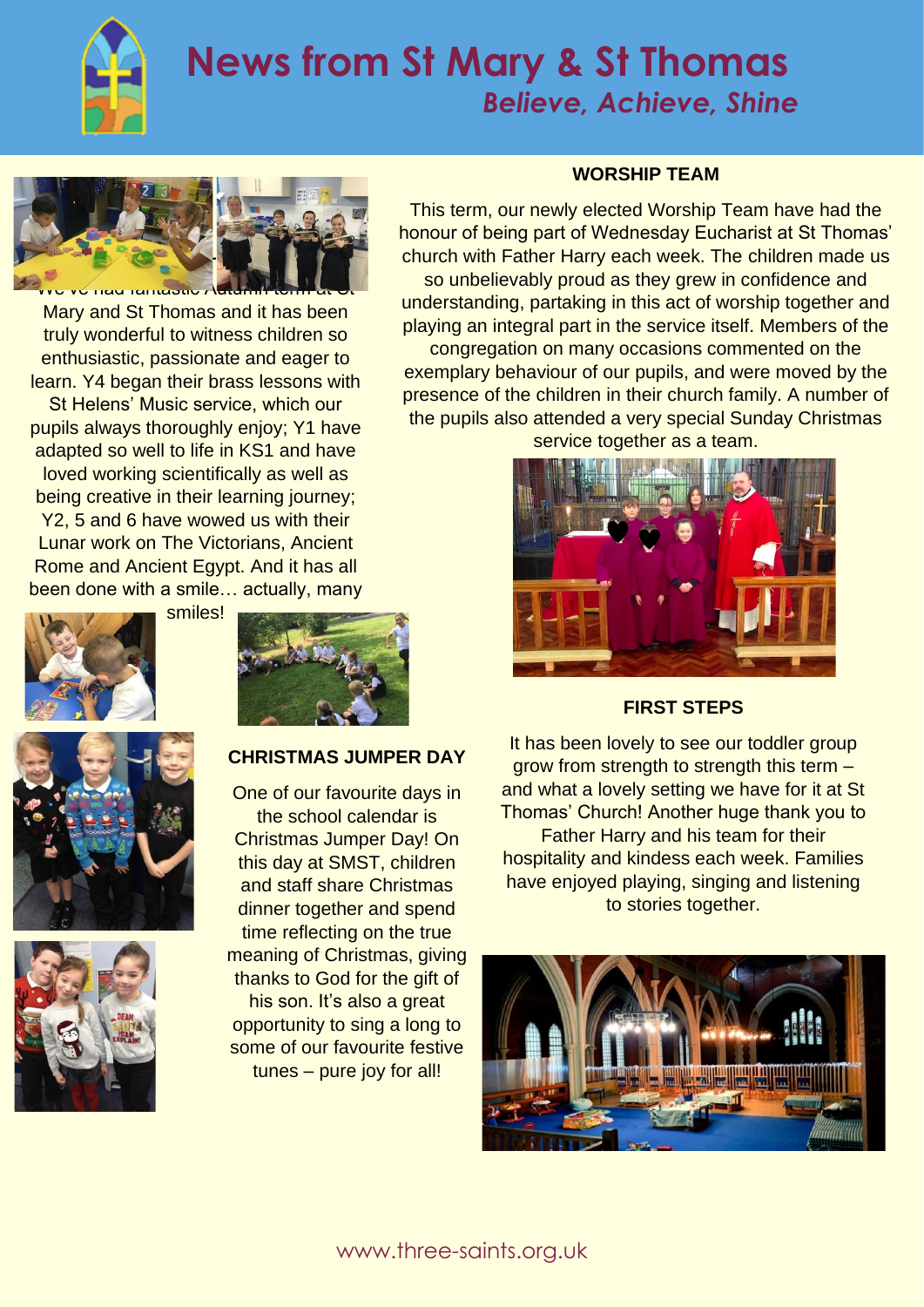

#### **DEMOCRACY DAY**

On our return to school following the summer holiday we held our annual Democracy Day. This year's Rights Respecting Parliament, Head Boy, Head Girl and House Captains were elected. Councillor Sue Murphy awarded the children with their badge.



#### **SUPER LEADERS**

Our pupil leadership strategy, Super Leaders, was launched on Universal Children's Day. Since then our Super Leader teams have been busy campaigning for change and making a positive contribution to our school and wider community. Our Rights Respecting Parliament have developed a child-friendly Safeguarding Policy, our English Ambassadors have been choosing new books for class libraries and our Eco Warrirors have made environmentallyfriendly reindeer food to raise money for school fund.



#### **HARVEST**

Year 4 led a thought provoking Harvest Service at St Ann's Church at the end of Autumn 1. Many thanks to parents/ carers for all the donations made to this year's charity – Our Warm Welcome. We felt proud to be

supporting refugees and asylum seekers living in St Helens.



**ANTI-BULLYING DAY**



Key Stage 2 pupils were reminded about important anti-bullying messages while watching a fabulous performance by Altru

drama. We look forward to welcoming Altru back to support safer-internet day next half term.

#### **INTERFAITH FOCUS DAY: HINDUISM**

Children enjoyed learning all about Hinduism during our first ever Inter-Faith Focus Day. The workshops



gave children an insight into this world faith while developing their understanding of the fundamental British Value of mutual respect and tolerance of those with different faiths and beliefs, as well as the protected characteristic of religion/ belief.

#### **DESIGN & TECHNOLOGY WEEK**

Children had the opportunity to put their designing and making skills to good use during this year's Design & Technology Week. The quality of the structures, mechanisms, electrical and food products was second to

none!